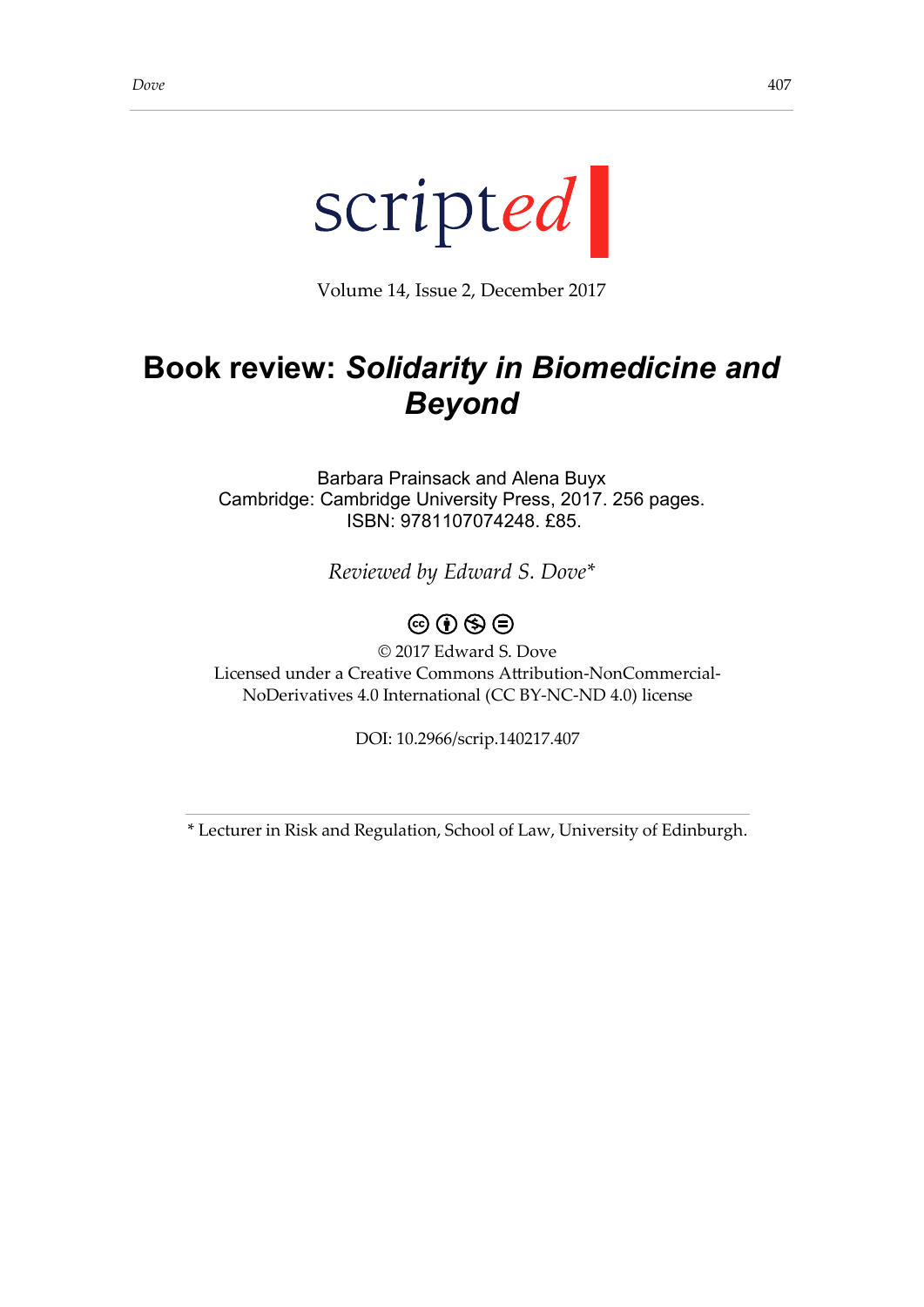-

In an age punctuated by local and global crises (pandemics, natural disasters, and political calamities come most prominently to mind), and a seemingly evergrowing shift towards individualistic, consumerist behaviour (coded in part by a neoliberal socio-political ethos of self-responsibilisation), what principles can guide us in mitigating the attendant harm and risk, and in increasing our collective welfare? In this ground-breaking and inspiring book, part of the successful Cambridge Bioethics and Law series, Barbara Prainsack, Professor of Sociology at King's College London, and Alena Buyx, Professor of Biomedical Ethics at University of Kiel, offer a robust answer through their theoretical and analytical discussion of *solidarity*, which they first elaborated in a 2011 report for the Nuffield Council on Bioethics. 1 Prainsack and Buyx explain that their motivation for writing this book is to tout the benefits of solidarity, to offer clarity as to what it means (given its potential for vagueness and misuse), and to argue what it should "do" in the field of biomedicine and beyond. In other words, they aim to provide both further depth and normativity to solidarity. As Hugh Whittal observes in the book's Foreword, solidarity can have global purchase, well beyond biomedicine.

So it is in *Solidarity in Biomedicine and Beyond* that across eight well-written chapters, the authors develop the descriptive and normative contours of solidarity. In what follows, I briefly sketch the book's chapters and conclude with my overall assessment of its contribution to the relevant literature.

Prainsack and Buyx open their book by providing a brief history of solidarity as a concept and as a "project". They observe that whilst solidarity is gaining currency in the academic literature, it remains a heterogeneous concept, meaning different things to different people. This said, tracing the term's history,

<sup>1</sup> Barbara Prainsack and Alena Buyx, *Solidarity: Reflections on an Emerging Concept in Bioethics* (Nuffield Council on Bioethics, 2011).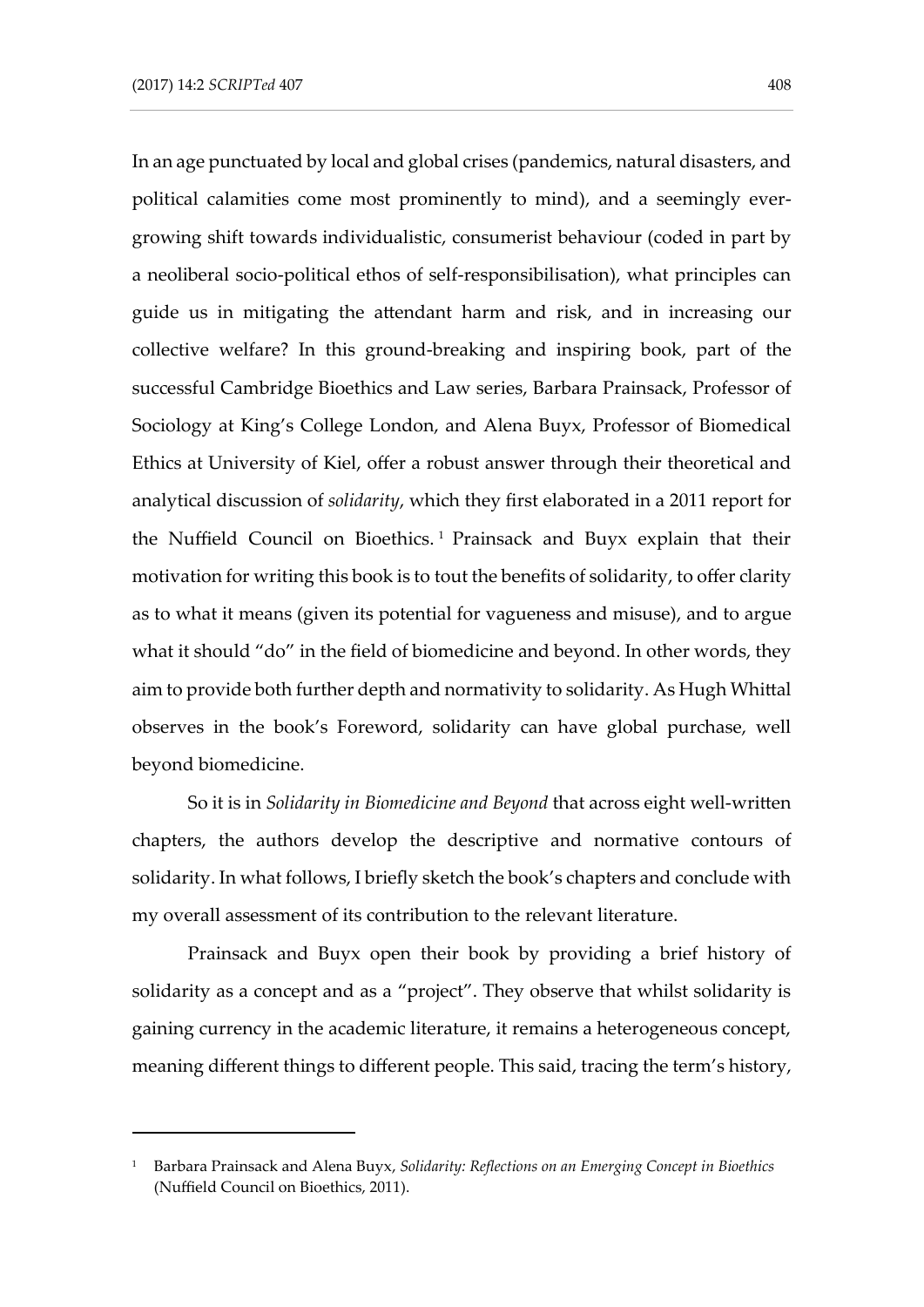they note that many of the essential elements of solidarity have persisted across time, including: a sense of being "bound together" through, for instance, sharing similar objectives or circumstances; mutual assistance and help, particularly in situations of hardships; symmetric relationships between those engaged in solidary practices at the moment of enacting solidarity (i.e. despite other parts of their lives not being equal or even similar); and a link to both individual and collective well-being (p. 4).

In Part I ("Theorising Solidarity"), Prainsack and Buyx tease out the key themes, ideas, and concepts from different cognate disciplines that have influenced their conceptualisation of solidarity, including work from Durkheim, Weber, and communitarian, feminist, and postmodern philosophy. Observing that solidarity first entered the Western political domain in the late eighteenth century, fuelled by French revolutionaries who also used the closely related term *fraternité* to refer to a feeling of political community, Prainsack and Buyx proceed to develop their definition of solidarity as "enacted commitments to accept costs [financial, social, emotional or otherwise] to assist others with whom a person or persons recognise similarity in a relevant respect" (p. 42). As they explain, "similarity in a relevant respect" means that "one has something in common with the person that matters in a specific situation" (p. 53). Solidarity rests on commonalities; contrariwise, the concept of charity rests on differences.

Prainsack and Buyx unpack their definition to ably carve out a distinct conceptual space for solidarity, distinguishing it from concepts such as reciprocity, empathy, and altruism, and to put flesh on its conceptual bones. Doing so not only provides intellectual benefit, it also helps build solidarity's usefulness for application to policy contexts in biomedicine and other areas. Prainsack and Buyx chart several key points about solidarity's definitional contours (pp. 45-48):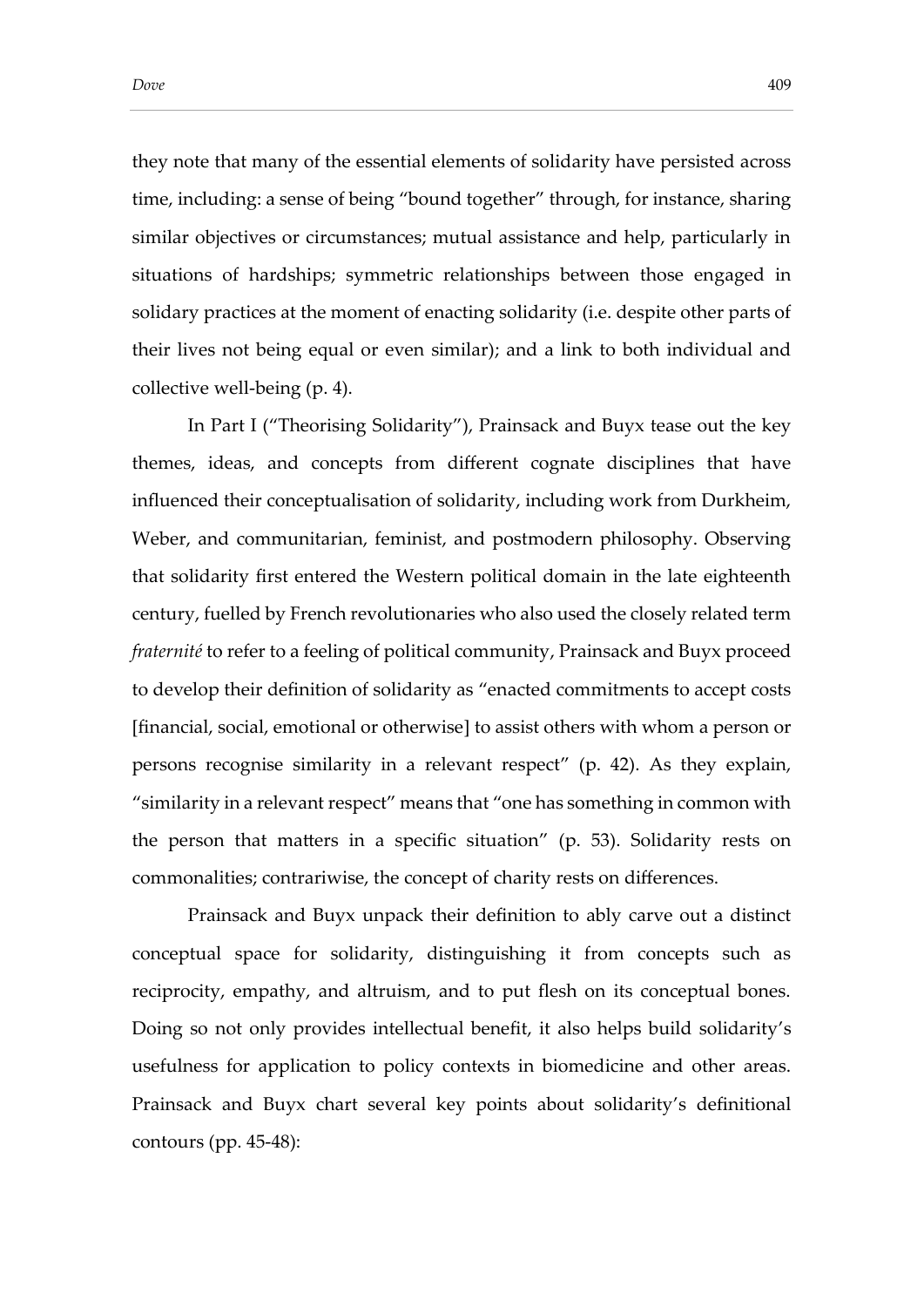- (1) Solidarity is most fruitfully understood as something that is enacted, and not as an abstract value, normative ideal, or inner sentiment. This means that it requires some external manifestation that is apparent to others.
- (2) Analyses of solidarity need to take into consideration concrete practices, policies, and their contexts.
- (3) Context is of crucial importance in understanding whether a given practice can be regarded as solidaristic.
- (4) Solidaristic practices often include values and knowledge that cannot be fully articulated nor assessed according to parameters of rationality.
- (5) Because solidaristic practice is always contextual, it draws attention to the relation between the actor and her human, natural and artefactual environments. This means in consequence that people's interests are also typically shaped by concern for others, and that we cannot distinguish neatly between self-interested and other-directed action. This distinguishes solidarity from concepts such as altruism.

As a distinctly original contribution to the field, Prainsack and Buyx distinguish between three "tiers" of solidarity. Tier 1 delineates interpersonal solidarity (i.e. manifestations of individual willingness to carry costs to assist others). Tier 2 delineates group solidaristic practices (i.e. manifestations of collective or shared commitment to carry costs to assist others). Tier 3 delineates solidarity enacted on a legal level (i.e. solidarity institutionalised in the form of contractual, legal, or administrative norms). The authors explain that whilst the "lower" levels of solidarity "often exist without the 'higher' levels, these higher levels have typically – but not always – been preceded by lower levels. In other words, solidaristic norms and provisions at tier 3 have often emerged out of initially more informal practices of solidarity at the inter-personal (tier 1) or communal or group level (tier 2)" (p. 57). However, they also observe in a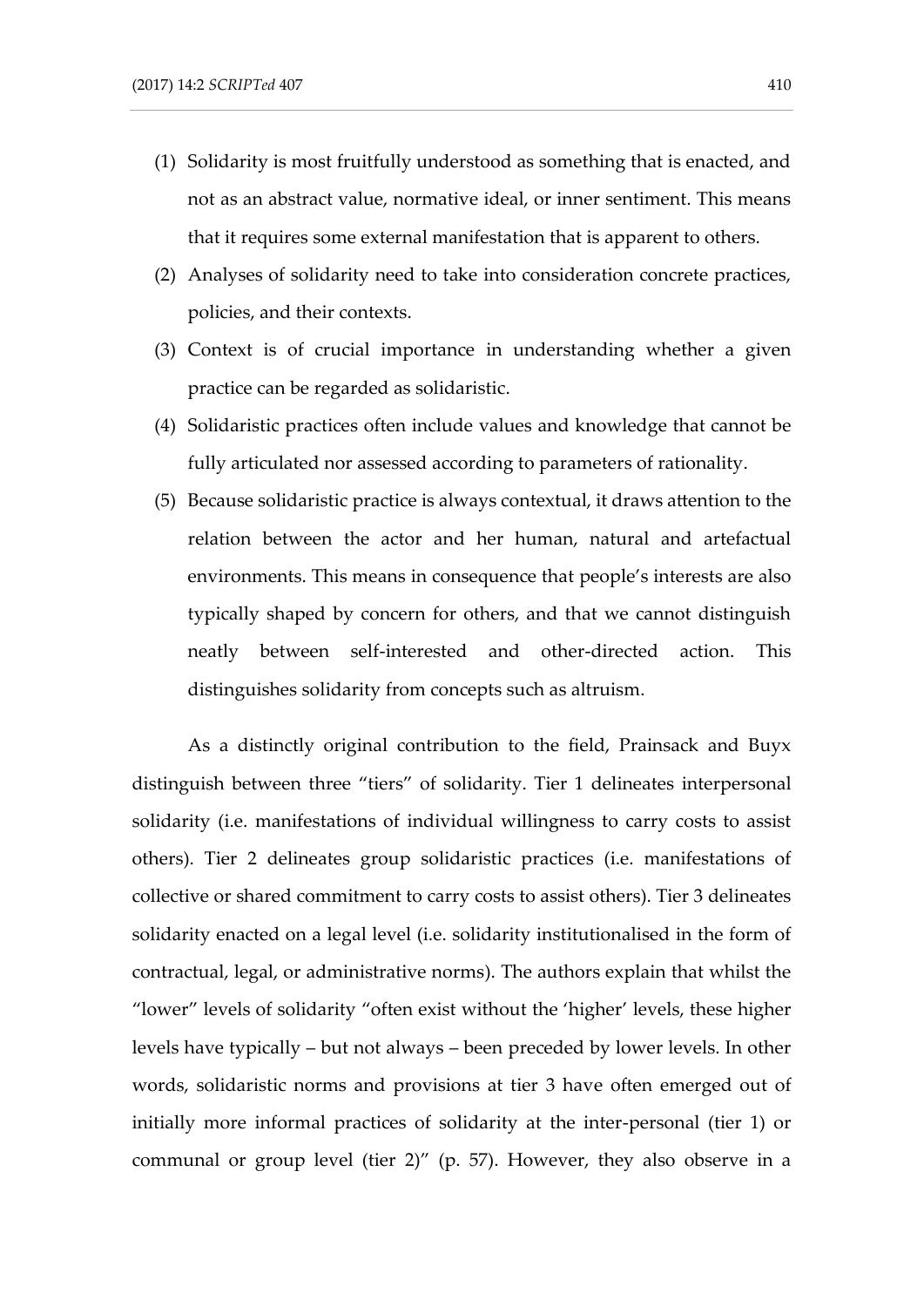footnote that "…individual practices from lower levels which entail choice are a vital precondition for solidaristic laws and regulations" (p. 58). If this is the case, one wonders what happens when tier 3 solidarity does *not* emerge from practices at tier 1 or 2. Would Prainsack and Buyx describe such laws and regulations as illegitimate as they do not accurately reflect the cultural norms and social practices of the given society?

In Part II ("Solidarity in Practice"), the authors apply a solidarity-based perspective to several case studies in biomedicine. Whilst the three main chapters in this second Part focus on biomedical fields, they do not ignore the "beyond the biomedical" element, as we will see in their concluding Chapter 8.

In Chapter 5, solidarity is applied to health databases. A substantial number of health databases today collect and process a tremendous variety of data from the personal, clinical, and public domains, and at a much higher volume than ever before. This raises new challenges that extant ethical and regulatory frameworks cannot resolve. Indeed, Prainsack and Buyx argue that extant governance practices for biobanks and health databases dichotomise personal and common benefit, placing too much emphasis on enhancing individual autonomy (manifested most starkly through increasingly lengthy consent forms) whilst simultaneously trying to maximise collective benefit through enhanced data collection and processing.

Using a solidarity-based perspective, they posit that governance practices should focus attention instead on shared societal benefit and shared societal responsibilities, which would treat data sharing, information privacy, and data protection as both collective and personal goods. This means that databases built on solidarity should be designed to serve public interests (not serving exclusively for-profit goals) and aim to create social value. Databases should disclose their commitments to prospective participants in the form of a mission statement. Principles of veracity (i.e. an attitude of respect towards data donors as equal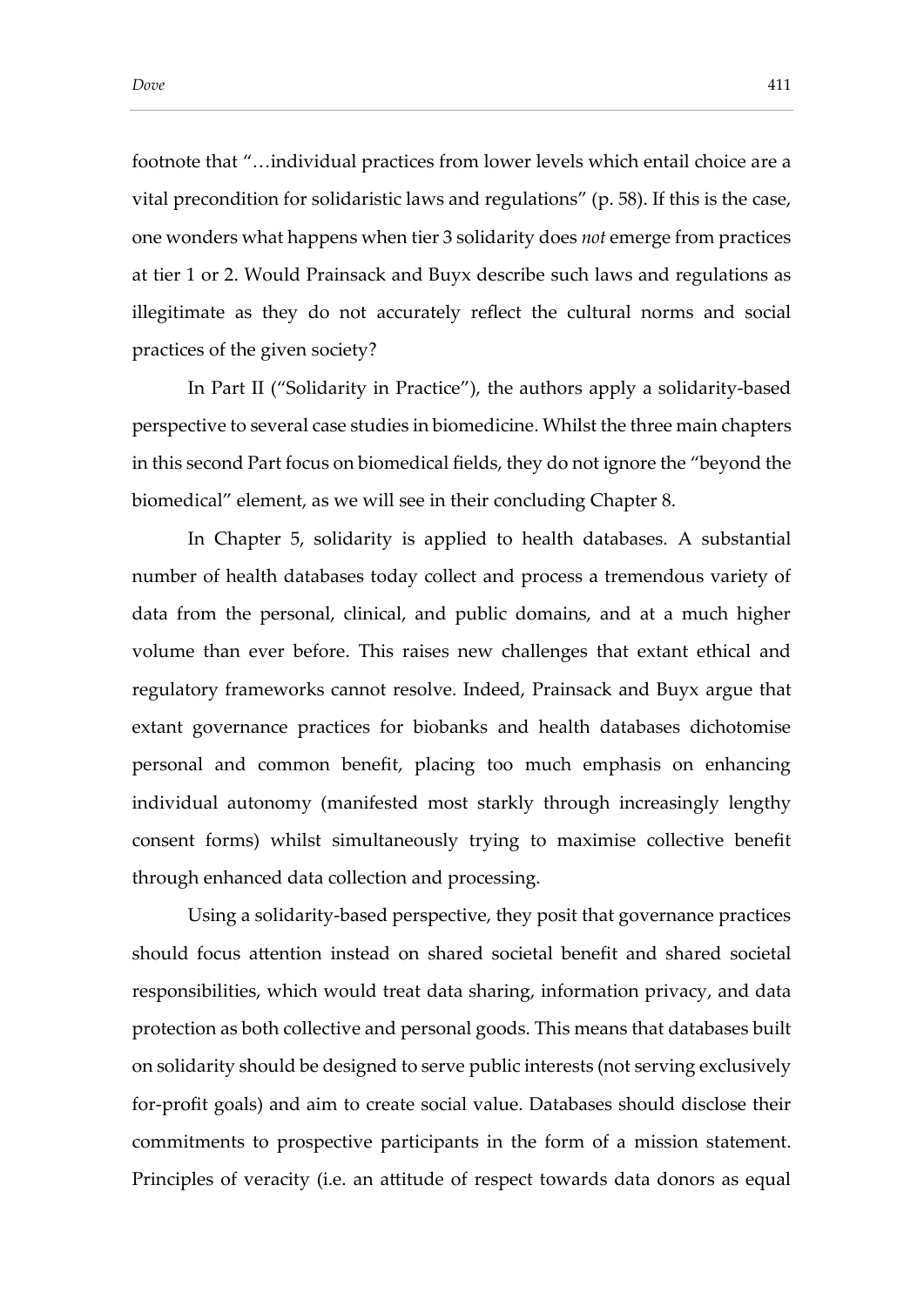-

partners of those running and hosting databases) and transparency (i.e. an openness to public scrutiny) should drive database governance practices. This would mean in turn that databases should strive to make research findings at both personal and aggregate levels available with as few barriers as possible. For their part, individuals should not contribute their data merely because they expect a personal benefit (e.g. payment or direct reward).

Significantly, Prainsack and Buyx argue for a shift in governance practices from risk management to harm mitigation. They argue that risks should be acknowledged as an ever-present feature in biomedical practices. To better or most honestly reflect a willingness of participants to accept costs when engaging with databases, they suggest an emphasis on devising strategies for harm mitigation in cases where actual harm occurs. As they explain:

We thus suggest that the owner or funder of a database governed according to the solidarity model sets aside a particular sum each year, or a particular proportion of the total funding, to pay into a 'harm mitigation fund'. [...] The explicit function of the harm mitigation is to provide financial support in situations when there is no legal right to compensation (or when the compensation obtained through legal means is not considered sufficient) (pp. 120-121).

In Chapter 6, Prainsack and Buyx show how the notion of personalisation in medicine and healthcare can, in principle, bring the personal and the collective levels closer together. <sup>2</sup> Four examples are provided of how the idea of personalisation can be employed to work towards a kind of healthcare that seeks to foster solidarity: 1) giving more importance in medical decision-making to people concerning aspects of their bodies and lives that are important to them; 2)

<sup>2</sup> See also Barbara Prainsack, *Personalized Medicine: Empowered Patients in the 21st Century?* (NYU Press, 2017).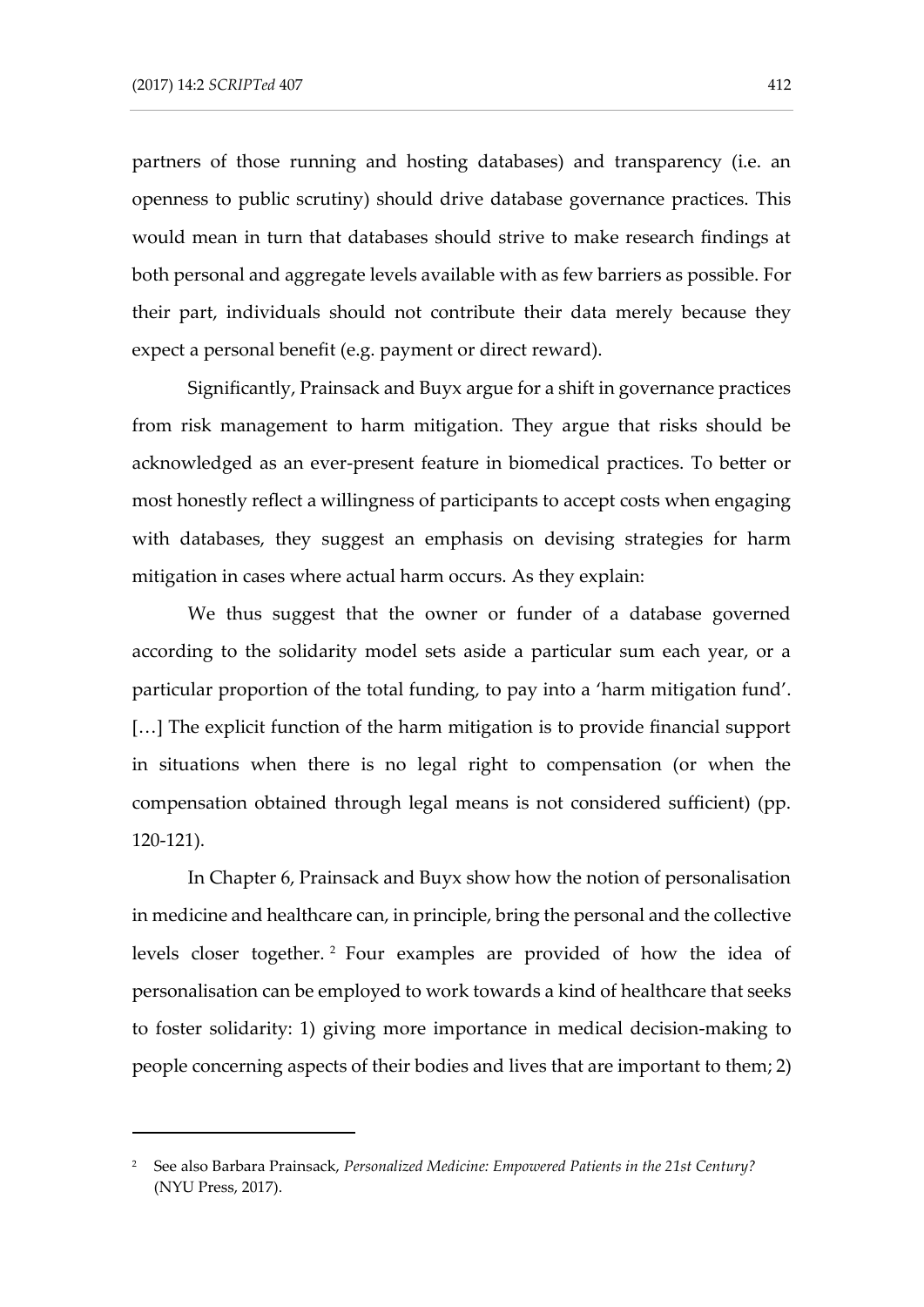-

increasing the ability and support for patients to donate their data to research projects; 3) the necessity to maintain or create public healthcare systems that exclude as few people as possible; and 4) incentives for lifestyle changes, e.g. "nudges" (and here, the authors argue that nudges are compatible with a solidarity-based perspective when they are targeted at the *general* population and avoid stigmatising particular groups).

In Chapter 7, Prainsack and Buyx examine several proposals to increase the number of organ donors through the lens of solidarity at its different tiers: live organ donation between strangers (tier 1); priority allocation of organs to members of a club of registered donors (tier 2); and switching from an opt-in system of post-mortem organ donation to an opt-out system (tier 3). Focusing here on their tier 1 discussion, the authors disagree that, despite the language used by regulators such as those in the UK, $^3$  organ donation to strangers is defined by altruism. "Altruism reflects the idea that somebody's action is *either*  self-serving or other-regarding, with altruism being solely other-regarding," they argue. "Such a dichotomous understanding between self- and other-regarding practice is incompatible with the relational understanding of personhood that underpins our concept of solidarity…" (pp. 153-154). Prainsack and Buyx claim that the mislabelling of such donations as "altruistic" might discourage some potential donors who are more strongly motivated by solidarity. They suggest therefore that policymakers should promote non-directed live donations explicitly as (also) acts of solidarity; they need not be "purely" other-regarding.

The authors conclude in Chapter 8 with an assessment of the value of solidarity, namely its potential for 1) unlocking and shaping debates; 2) having

<sup>3</sup> See e.g. Human Tissue Authority, *Code F: Donation of Solid Organs and Tissue for Transplantation* (HTA, 2017), which uses the terms "directed altruistic donation" and "nondirected altruistic donation", the latter of which denotes the form of donation where a healthy living person donates an organ or part of an organ to an unknown recipient.